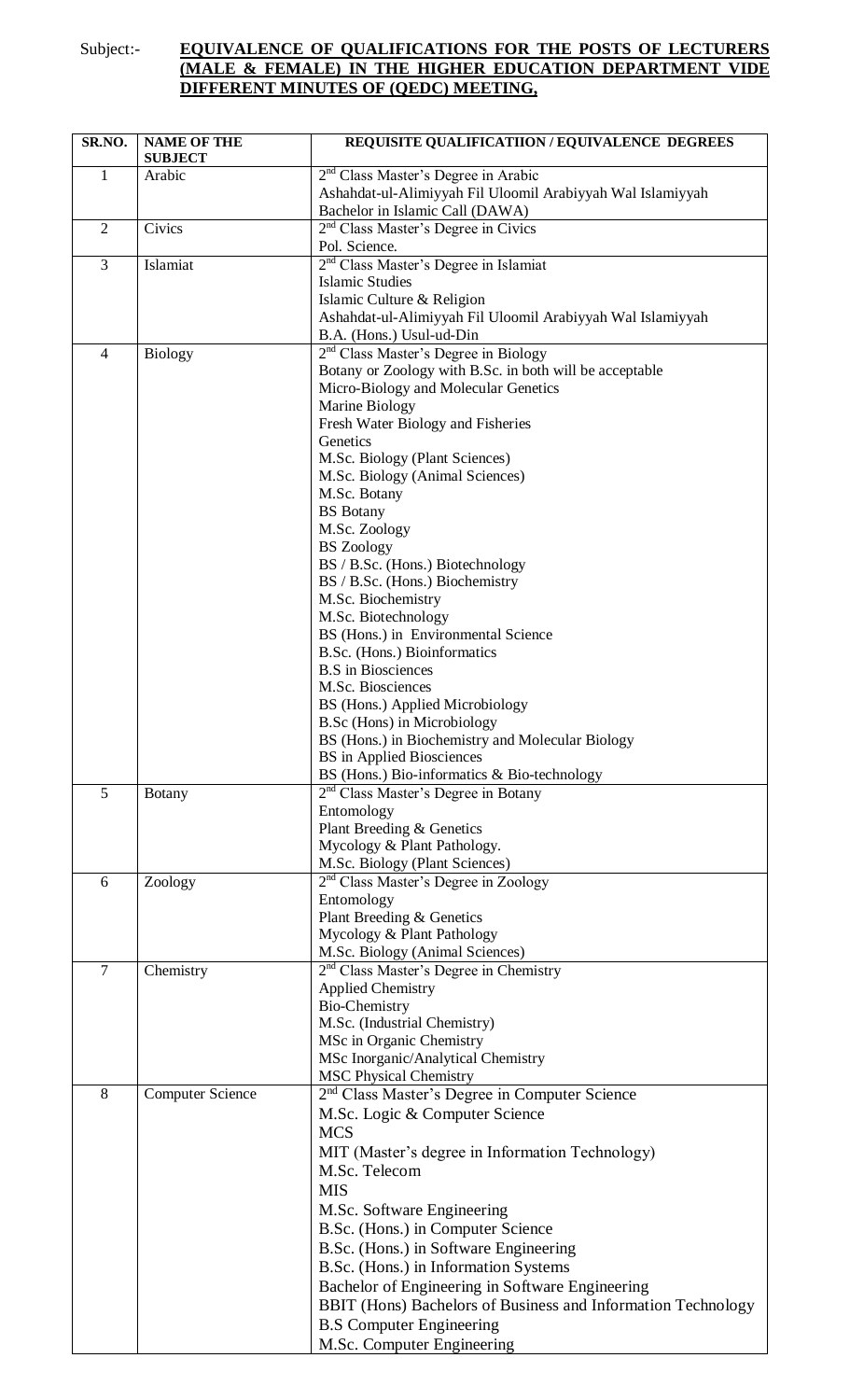|    |                          | BE Computer & Information System                                                                              |
|----|--------------------------|---------------------------------------------------------------------------------------------------------------|
|    |                          |                                                                                                               |
|    |                          |                                                                                                               |
| 9  | Economics                |                                                                                                               |
|    |                          | 2 <sup>nd</sup> Class Master's Degree in Economics<br>M.Sc. Economics                                         |
|    |                          | <b>Business Economics</b>                                                                                     |
|    |                          | M.Sc. Economics & Finance                                                                                     |
|    |                          | B.Sc. (Hons.) Agricultural & Resource Economics                                                               |
|    |                          | BS (Hons.) with Major in Economics and Mass Communication                                                     |
| 10 | Education                | BS (Hons.) with Major in Economics and Mathematics<br>2 <sup>nd</sup> Class Master's Degree in M.A. Education |
|    |                          | M.Ed.                                                                                                         |
|    |                          | <b>MBE</b>                                                                                                    |
|    |                          | <b>MTE</b>                                                                                                    |
|    |                          | M.A. ELTL                                                                                                     |
|    |                          | M.A. ECE<br>M.S.Ed                                                                                            |
|    |                          | M.A. Educational Assessment & Research                                                                        |
|    |                          | M.Ed. Secondary Education                                                                                     |
|    |                          | <b>B.Ed (Hons) Elementary</b>                                                                                 |
| 11 | Commerce                 | 2 <sup>nd</sup> Class Master's Degree in Commerce                                                             |
|    |                          | M. Com.                                                                                                       |
|    |                          | M.A. Finance<br>M.Sc. Accounting & Finance                                                                    |
|    |                          | M.S. Banking & Finance                                                                                        |
|    |                          | <b>MBA</b> Marketing                                                                                          |
|    |                          | <b>MBA</b> Finance                                                                                            |
|    |                          | MBA (Executive)                                                                                               |
|    |                          | M.Sc. Investment and Finance<br>B.Sc. (Hons) Business Accounting and Finance                                  |
|    |                          | <b>BBA</b> (Hons)                                                                                             |
|    |                          | M.Sc. Finance                                                                                                 |
|    |                          | MBA Banking & Finance                                                                                         |
|    |                          | B.Sc. (Hons) Accounting and Finance                                                                           |
|    |                          | <b>ACCA</b>                                                                                                   |
|    |                          | BBA (Banking & Finance)<br><b>BS</b> (Hons) Management                                                        |
|    |                          | <b>BBIT</b> (Finance)                                                                                         |
| 12 | Geology                  | 2 <sup>nd</sup> Class Master's Degree in Geology                                                              |
|    |                          | M.Sc. Environmental Science                                                                                   |
|    |                          | M.Sc. Earth Science                                                                                           |
| 13 | Home Economics           | M.Sc. Seismology.<br>2 <sup>nd</sup> Class Master's Degree in M.A. Home Economics                             |
|    |                          | M.Sc. Home Economics.                                                                                         |
| 14 | Journalism/Mass          | 2 <sup>nd</sup> Class Master's Degree in M.A. Development Journalism.                                         |
|    | Communication            | <b>M.A Mass Communication</b>                                                                                 |
|    |                          | M.Sc. Communication Studies                                                                                   |
|    |                          | M.Sc. Mass Communication & Media Studies                                                                      |
| 15 | <b>Pakistan Studies</b>  | <b>BS.</b> Media Studies<br>2 <sup>nd</sup> Class Master's Degree in Pakistan Studies                         |
|    |                          | History                                                                                                       |
|    |                          | <b>Political Science</b>                                                                                      |
|    |                          | M.A. International Relations                                                                                  |
| 16 | <b>Political Science</b> | 2 <sup>nd</sup> Class Master's Degree in Political Science                                                    |
|    |                          | M.Sc. Political Studies.<br>M.A. International Relations.                                                     |
|    |                          | M.A. Diplomacy & Strategic Studies                                                                            |
|    |                          | Master in Politics and International Relations                                                                |
|    |                          | Master in Defense and Diplomatic Studies                                                                      |
| 17 | Psychology               | 2 <sup>nd</sup> Class Master's Degree in Psychology                                                           |
|    |                          | M.Sc. Applied Psychology                                                                                      |
|    |                          | M.Sc. Behavioral Science<br><b>BS</b> (Hons) Clinical Psychology                                              |
| 18 | Physics                  | 2 <sup>nd</sup> Class Master's Degree in Physics                                                              |
|    |                          | M.Sc. Computational Physics                                                                                   |
|    |                          | M.Sc. Applied Physics                                                                                         |
|    |                          | B.Sc. (Hons.) Applied Physics                                                                                 |
| 19 | Physical Education       | 2 <sup>nd</sup> Class Master's Degree in Physical Education                                                   |
|    |                          | M.A. Health & Physical Education<br>M.Sc. Physical Education                                                  |
|    |                          | M.S.c Sports Science                                                                                          |
|    |                          | BS in Sports Science and Physical Education                                                                   |
|    |                          | MSc Physical Education and Sports Sciences                                                                    |